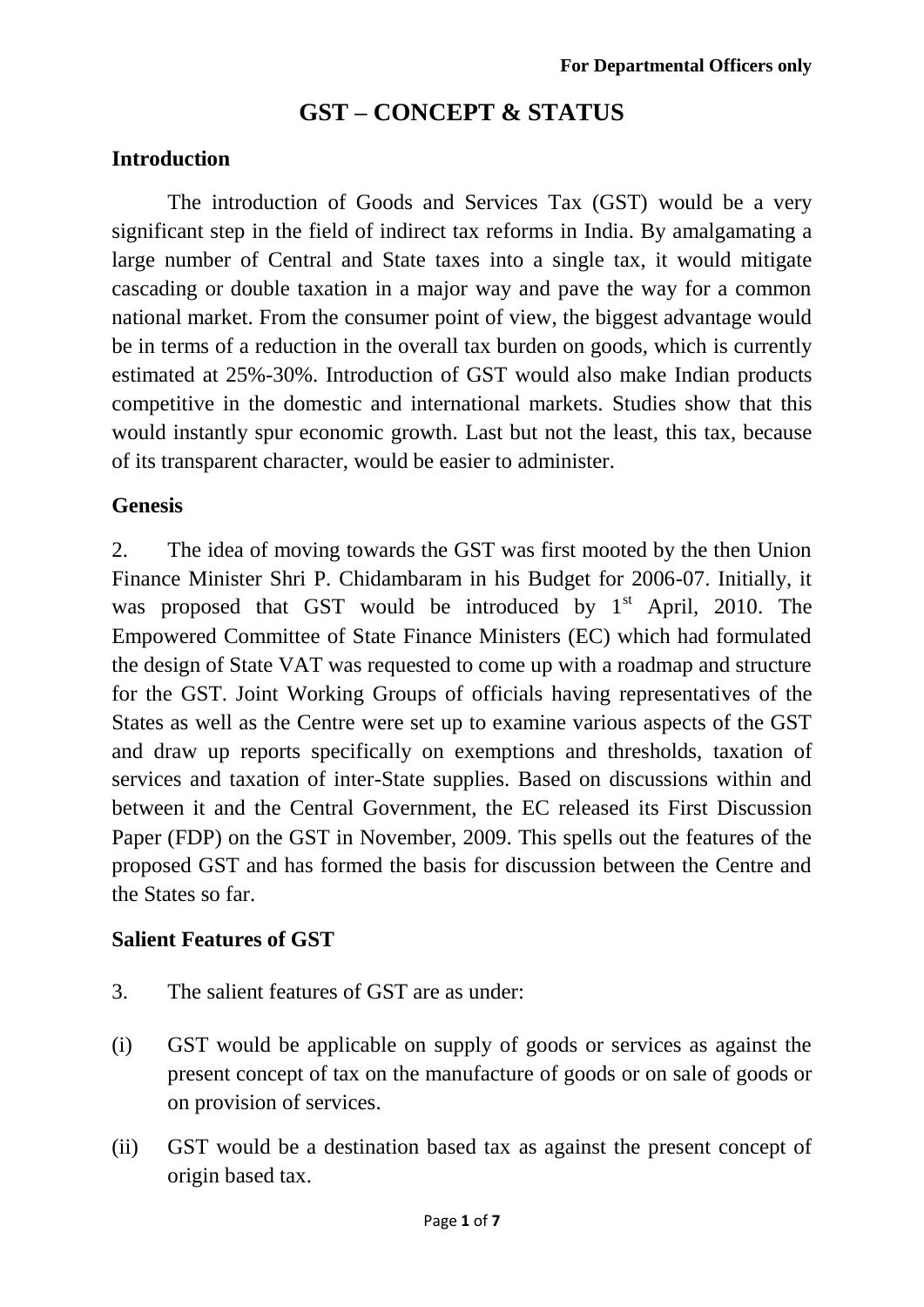- (iii) It would be a dual GST with the Centre and the States simultaneously levying it on a common base. The GST to be levied by the Centre would be called Central GST (CGST) and that to be levied by the States would be called State GST (SGST).
- (iv) An Integrated GST (IGST) would be levied on inter-State supply (including stock transfers) of goods or services. This would be collected by the Centre so that the credit chain is not disrupted.
- (v) Import of goods or services would be treated as inter-State supplies and would be subject to IGST in addition to the applicable customs duties.
- (vi) For an initial period of two years or as further extended on the recommendation of the GST Council, a non-vatable Additional Tax not exceeding 1% on inter-State supply of goods would be levied and collected by the Centre and assigned to the originating State.
- (vii) CGST, SGST & IGST would be levied at rates to be mutually agreed upon by the Centre and the States under the aegis of the GST Council.
- (viii) GST would replace the following taxes currently levied and collected by the Centre:
	- a) Central Excise duty
	- b) Duties of Excise (Medicinal and Toilet Preparations)
	- c) Additional Duties of Excise (Goods of Special Importance)
	- d) Additional Duties of Excise (Textiles and Textile Products)
	- e) Additional Duties of Customs (commonly known as CVD)
	- f) Special Additional Duty of Customs (SAD)
	- g) Service Tax
	- h) Cesses and surcharges insofar as far as they relate to supply of goods or services
- (ix) State taxes that would be subsumed within the GST are:
	- a) State VAT
	- b) Central Sales Tax
	- c) Purchase Tax
	- d) Luxury Tax
	- e) Entry Tax (All forms)
	- f) Entertainment Tax (not levied by the local bodies)
	- g) Taxes on advertisements
	- h) Taxes on lotteries, betting and gambling
	- i) State cesses and surcharges insofar as far as they relate to supply of goods or services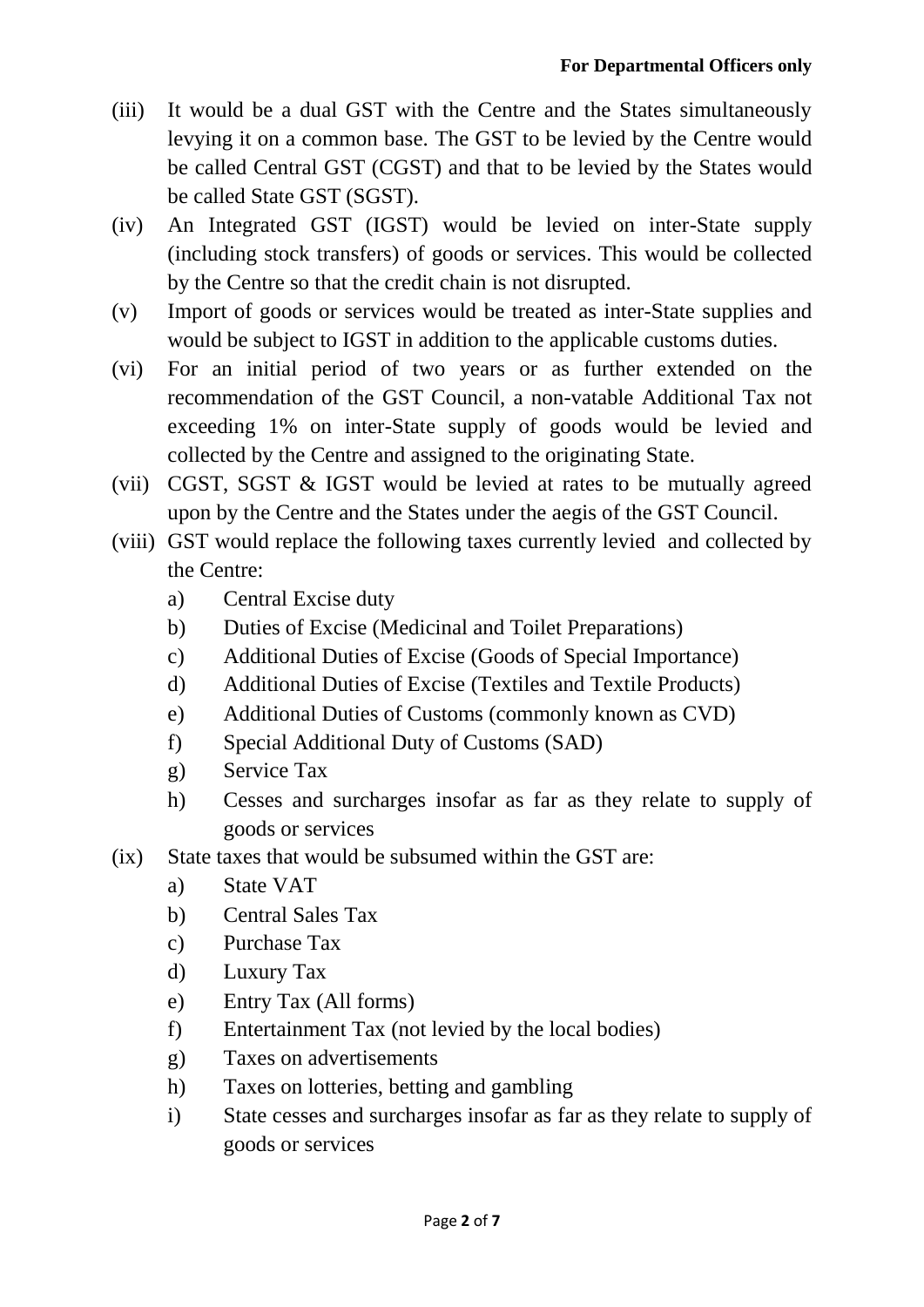- (x) GST would apply to all goods and services except Alcohol for human consumption.
- (xi) GST on petroleum products would be applicable from a date to be recommended by the Goods & Services Tax Council.
- (xii) Tobacco and tobacco products would be subject to GST. In addition, the Centre could continue to levy Central Excise duty.
- (xiii) A common threshold exemption would apply to both CGST and SGST. Taxpayers with a turnover below it would be exempt from GST. A compounding option (i.e.to pay tax at a flat rate without credits) would be available to small taxpayers below a certain threshold. The threshold exemption and compounding provision would be optional.
- (xiv) The list of exempted goods and services would be kept to a minimum and it would be harmonized for the Centre and the States as far as possible.
- (xv) Exports would be zero-rated.
- (xvi) Credit of CGST paid on inputs may be used only for paying CGST on the output and the credit of SGST paid on inputs may be used only for paying SGST. In other words, the two streams of input tax credit (ITC) cannot be cross utilised, except in specified circumstances of inter-State supplies, for payment of IGST. The credit would be permitted to be utilised in the following manner:
	- a) ITC of CGST allowed for payment of CGST;
	- b) ITC of SGST allowed for payment of SGST;
	- c) ITC of CGST allowed for payment of CGST & IGST in that order;
	- d) ITC of SGST allowed for payment of SGST & IGST in that order;
	- e) ITC of IGST allowed for payment of IGST, CGST & SGST in that order.
- (xvii) ITC of Additional Tax would not be permitted.
- (xviii)Accounts would be settled periodically between the Centre and the State to ensure that the SGST used for payment of IGST is transferred by the Centre to the Destination State where the goods or services are eventually consumed. Similarly the IGST used for payment of SGST would be transferred by the originating State to the Centre.
- (xix) The laws, regulations and procedures for levy and collection of CGST and SGST would be harmonized to the extent possible.

#### **GST and Centre-State Financial Relations**

4. Currently, fiscal powers between the Centre and the States are clearly demarcated in the Constitution with almost no overlap between the respective domains. The Centre has the powers to levy tax on the manufacture of goods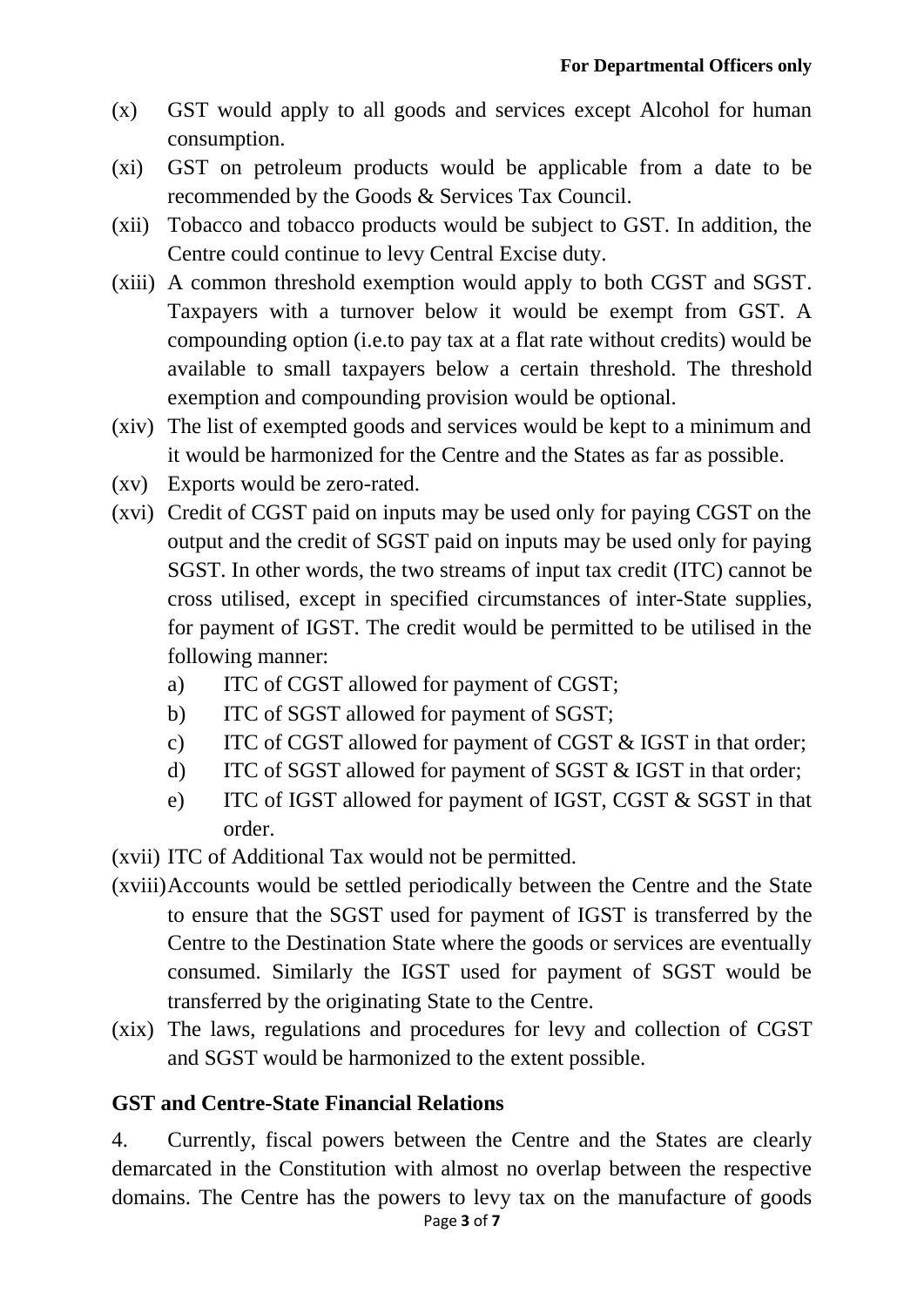(except alcoholic liquor for human consumption, opium, narcotics etc.) while the States have the powers to levy tax on the sale of goods. In the case of inter-State sales, the Centre has the power to levy a tax (the Central Sales Tax) but, the tax is collected and retained entirely by the originating States. As for services, it is the Centre alone that is empowered to levy service tax. Since the States are not empowered to levy any tax on the sale or purchase of goods in the course of their importation into or exportation from India, the Centre levies and collects this tax as additional duties of customs, which is in addition to the Basic Customs Duty. This additional duty of customs counterbalances excise duties, sales tax, State VAT and other taxes levied on the like domestic product. Introduction of the GST would require amendments in the Constitution so as to concurrently empower the Centre and the States to levy and collect the GST.

4.1 The assignment of concurrent jurisdiction to the Centre and the States for the levy of GST would require a unique institutional mechanism that would ensure that decisions about the structure, design and operation of GST are taken jointly by the two. For it to be effective, such a mechanism also needs to have Constitutional force.

## **Constitution (One Hundred and Twenty Second) Amendment Bill, 2014**

5. To address all these and other issues, the Constitution  $(115<sup>th</sup>$  Amendment) Bill was introduced in the Lok Sabha on 22.03.2011. The said Bill lapsed with the dissolution of the  $15<sup>th</sup>$  Lok Sabha. The Constitution ( $122<sup>nd</sup>$  Amendment) Bill has now been introduced in the  $16<sup>th</sup>$  Lok Sabha on 19.12.2014. The Bill provides for a levy of GST on supply of all goods or services except for the specified goods. The tax shall be levied as Dual GST separately by the Union (CGST) and the States (SGST). The Parliament would have exclusive power to levy GST (IGST) on inter-State trade or commerce (including imports) in goods or services. The Central Government will have the power to levy excise duty in addition to the GST on tobacco and tobacco products. As a temporary measure, for two years (or for such further period as recommended by the GST Council), a non-vatable additional tax not exceeding 1% on inter-State supply of goods would be levied and collected by the Centre and assigned to the originating State.

5.1 A GST Council (GSTC) would be constituted comprising the Union Finance Minister, the Minister of State (Revenue) and the State Finance Ministers to recommend on the GST rate, exemption and thresholds, taxes to be subsumed and other features. This mechanism would ensure some degree of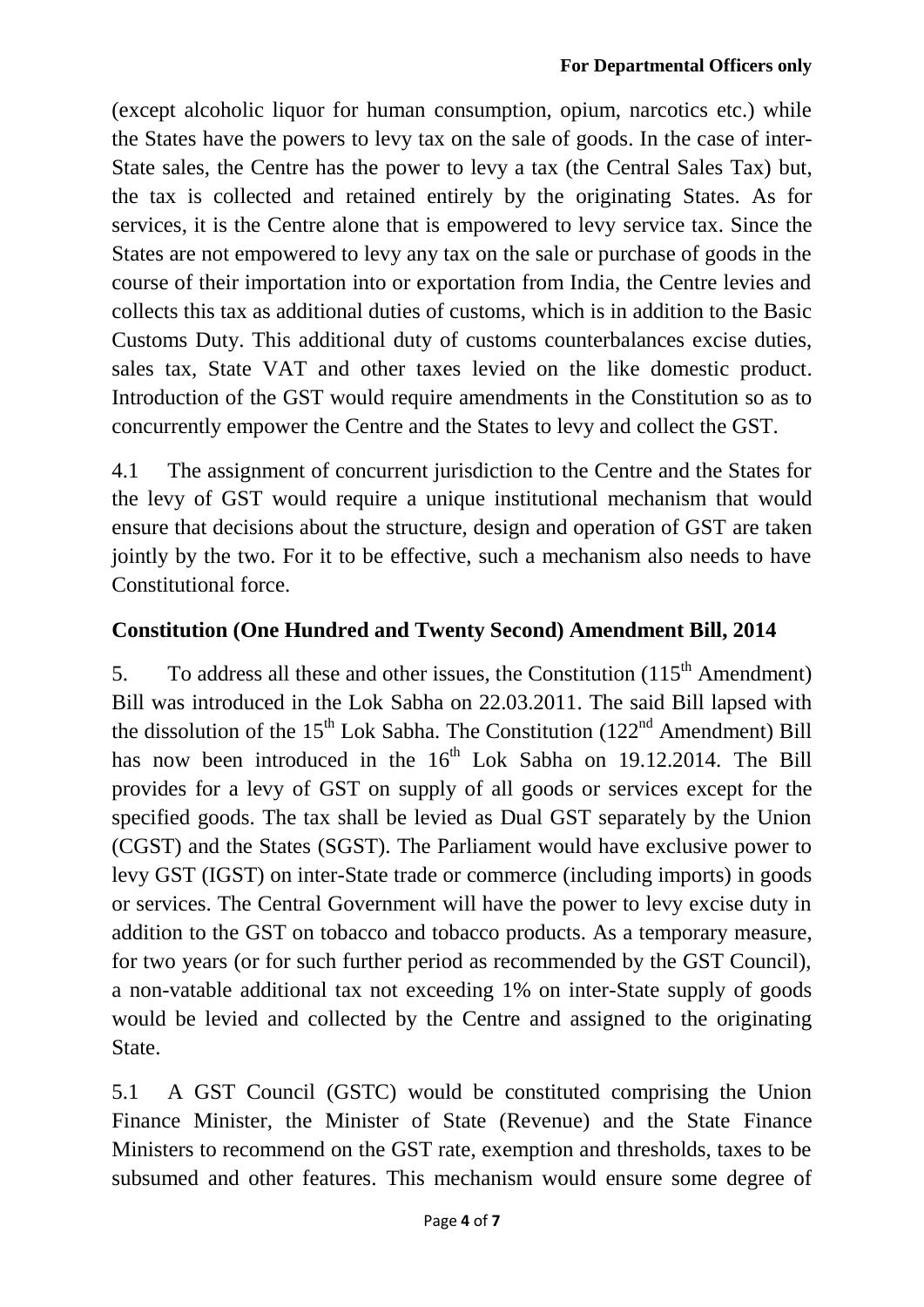harmonization on different aspects of GST between the Centre and the States as well as among States.

5.2 The Constitution Amendment Bill needs to be passed by a two-third majority in both Houses of Parliament and subsequent ratification by at least half of the State Legislatures. The Bill has been passed by the Lok Sabha on 06.05.2015. The Bill has, however, been referred to the Select Committee (of 21 members led by Sh. Bhupendra Yadav, Hon'ble MP) of Rajya Sabha on 12.05.2015. The Select Committee has been requested to submit its report on the last day of the first week of the Monsoon session of the Parliament. After passage of the Bill by both Houses of Parliament, ratification by State legislatures and receipt of assent by the President, the process of enactment would be complete.

### **Other Legislative Requirements**

6. Suitable legislation for the levy of GST (Central GST Bill and State GST Bills) drawing powers from the Constitution can be introduced in Parliament or the State Legislatures only after the enactment of the Constitution Amendment Bill and on the recommendation by the GSTC. Unlike the Constitutional Amendment, the GST Bills would need to be passed by a simple majority. Obviously, the levy of the tax can commence only after the GST Law has been enacted by the respective legislatures. Also, unlike the State VAT, the date of commencement of this levy would have to be synchronized across the Centre and the States. This is because the IGST model cannot function unless the Centre and all the States participate simultaneously.

#### **Recent Developments on the GST**

7. Five Committees have been constituted by the Empowered Committee of State Finance Ministers (EC) to deal with the various aspects of work relating to the introduction of GST. The Committees are:

- (i) The Committee on the Problem of Dual Control, Threshold and Exemptions in GST Regime;
- (ii) The Committee on Revenue Neutral Rates for State GST & Central GST and Place of Supply Rules (A Sub-Committee has been constituted to examine issues relating to the Place of Supply Rules);
- (iii) The Committee on IGST  $& GST$  on Imports (A Sub-Committee has been set up to examine issues pertaining to IGST model);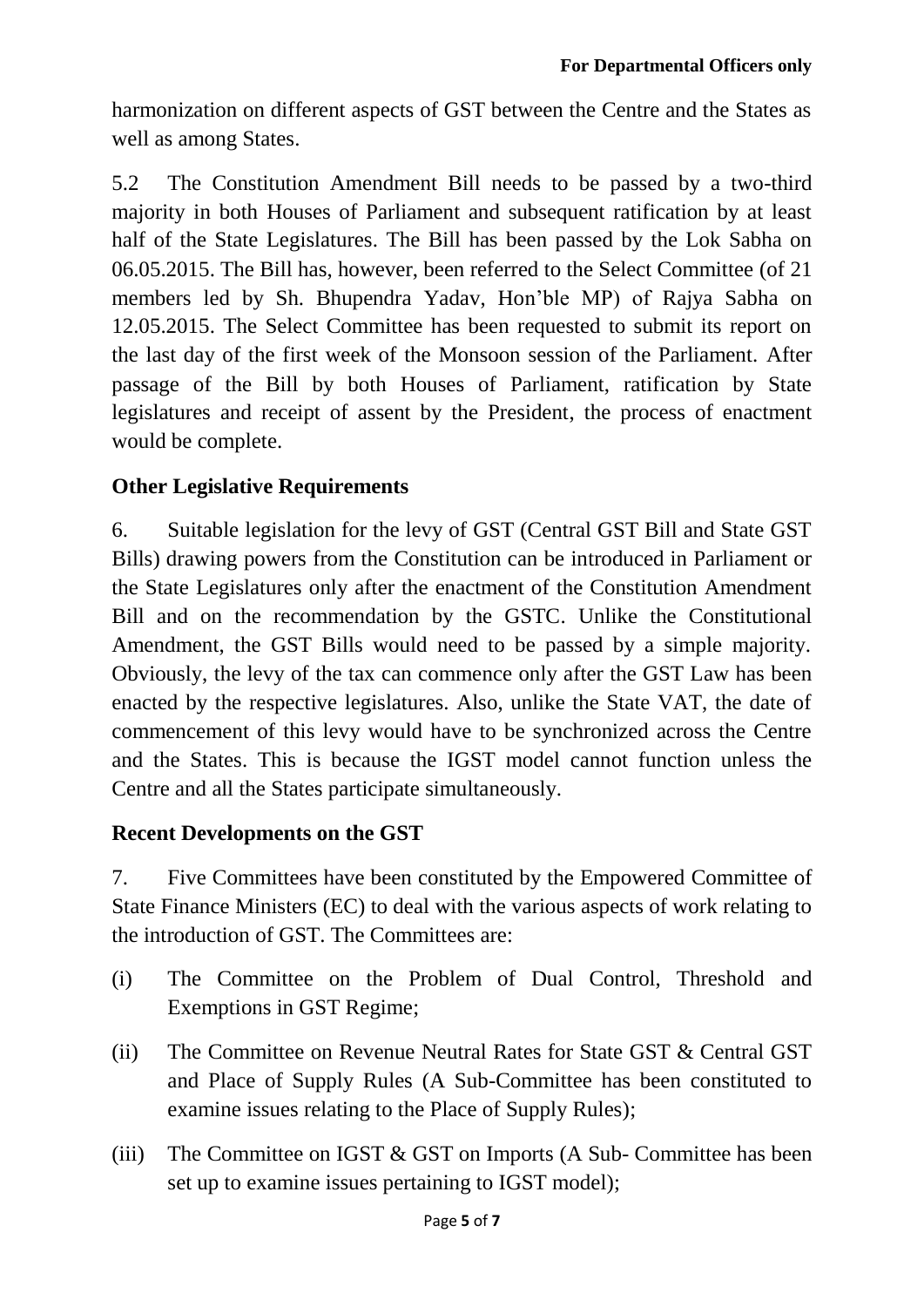- (iv) The Committee to examine Business Processes under GST Regime (Three Sub-Committees have been constituted to examine issues pertaining to Registration & Returns, Refunds and Payments);
- (v) The Committee to draft model GST Law (Three Sub-Committees have been constituted to draft various aspects of the model law);

7.1 The first four Committees have submitted their final reports which are under consideration of the Empowered Committee / Government of India.

7.2 CBEC officials, as members of these Committees / Sub-committees, are playing a significant role in the work relating to design and contours of the proposed GST regime.

7.3 The meetings of the Empowered Committee are attended by the Nodal Member of the CBEC and other officials.

7.4 A GST Cell headed by a Commissioner level officer has been created within CBEC which functions in close coordination with TRU. Three Groups have been constituted by CBEC to work on various aspects of the GST.

## **Role of CBEC**

8. The CBEC is playing an active role in the deliberations in the various Committees constituted by the Empowered Committee. It is expected to play an equally important role in the drafting of GST law and procedures, particularly the CGST and IGST law, which will be exclusive domain of the Centre. This apart, the CBEC would need to prepare, in advance, for meeting the implementation challenges, which are quite formidable. The number of taxpayers is likely to go up significantly. The existing IT infrastructure of CBEC would need to be suitably scaled up to handle such large volumes. Based on the legal provisions and procedure for GST, the content of work-flow software such as ACES (Automated Central Excise & Service Tax) would require review. DG Systems has recently constituted a Steering Committee Steering Committee for implementation of GST System for CBEC. Augmentation in human resources would be necessary to handle such large number of taxpayers scattered across the length and breadth of the country. Capacity building, particularly in the field of Accountancy and Information Technology, for the departmental officers have to be taken up in a big way.

9. The GST law is still evolving and the dialogue continues between the Centre and the States on related issues. A number of procedural, legal and